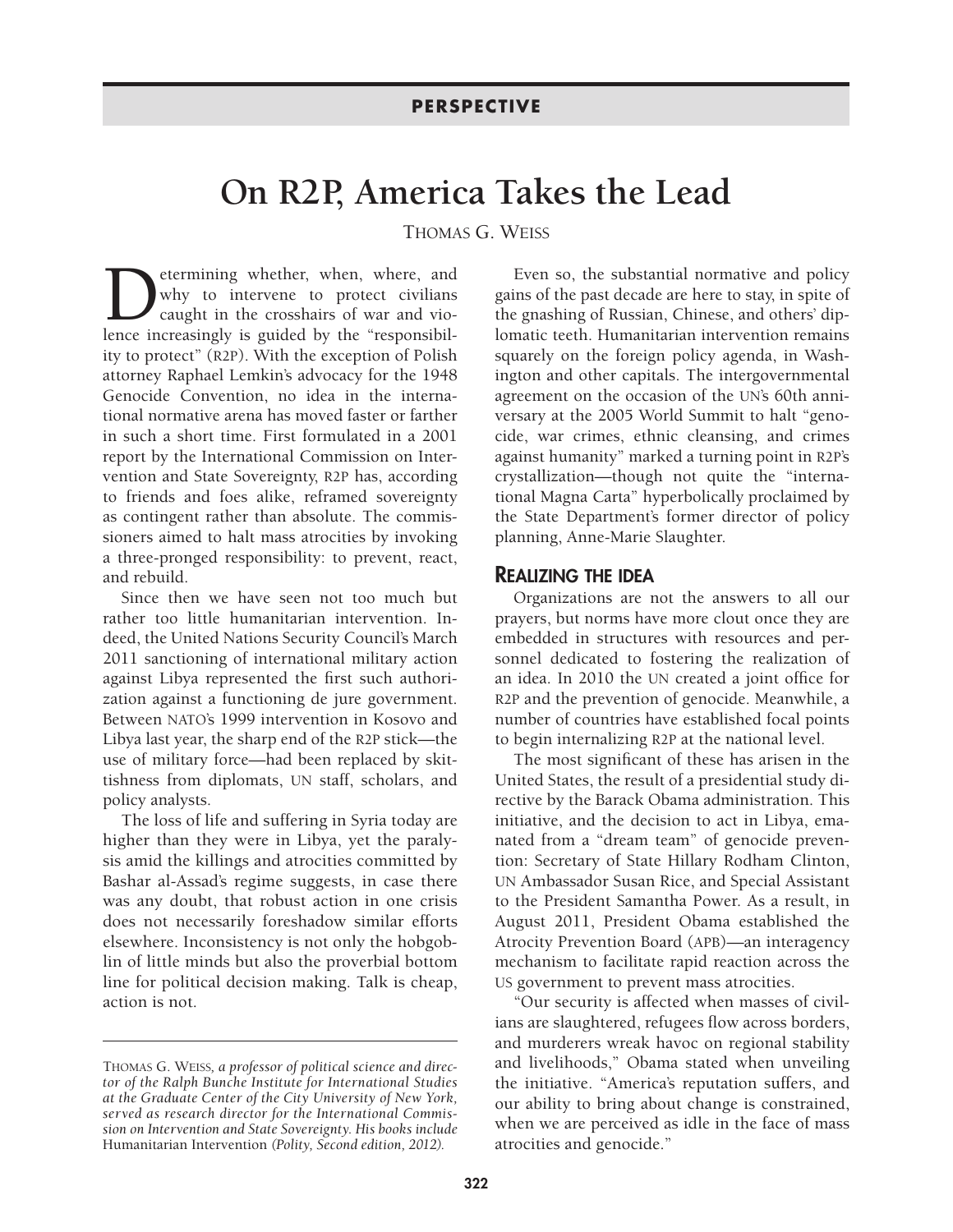The APB actually gathered for the first time at the White House on April 23, 2012, coinciding with the annual remembrance of the Holocaust. Sixty-seven years after the end of that tragedy and eighteen after the beginning of Rwanda's nightmare, the president announced that the United States would produce a National Intelligence Estimate of the potential for mass atrocities around the world. Obama mentioned that the initiative was part of his administration's efforts at "institutionalizing" how the US government mobilizes to prevent and halt mass atrocities. The White House highlighted a strategy in which the prevention of such crimes was not only a moral responsibility but a core national security interest as well.

## RISK AND REWARD

In thinking about future policy options, it would be foolish to overlook or discount five risks associated with deploying force to protect civilians. First, the intervention may be premature and not give other coercive but non-forcible measures such as sanctions the chance to work.

Second, it may do more harm than good, and the unintended consequences (sometimes euphemistically labeled "collateral damage") may outweigh the benefits of deploying military assets. Third, those applying force may exceed the terms of

an approved mandate; the dispute over the authorized extent of NATO action in Libya is one illustration. Fourth, military force may fail if an operation is performed poorly, and such failure may threaten the future application of the R2P norm. A related complication is blowback (after the deaths of US soldiers in Somalia in 1993, for instance) that may compromise future decisions about preventing or halting mass atrocities (in Rwanda in 1994, for instance). Fifth, the unpredictable aftermath of military force and the inevitable difficulties of postconflict peace-building may also color future perceptions of the norm.

While these criticisms have all been leveled by some observers in the aftermath of the Libya intervention, it also would be shortsighted to ignore the four main risks from *not* using military force when mass atrocities threaten. First and foremost, catastrophic suffering could occur, suffering of exactly the type that, since the Holocaust, the international community of states has continually pledged to allow "never again." Second, states would once again shame themselves and make a mockery of a substantial body of public international law by looking the other way in the face of mass murder. Third, if coercive force is postponed and displaced persons and revenge killings mount, options are reduced and the potential costs of deploying military assets later could up the ante to such an extent as to preclude taking action. Fourth, the demonstration effect of spinelessness could send the wrong message to other would-be thugs, and the deterrent effects of future international diplomacy could be weakened.

No task is more fraught than a decision to deploy military force. When the United States considers humanitarian intervention, the main policy options would follow from an APB risk analysis with answers to the following questions. First, have Americans moved beyond the "Somalia syndrome" and the apparent necessity for zero casualties among US soldiers in coming to the rescue, no matter how many victims are saved? Second, have prudential considerations been given their due, and are the imagined bene-

> fits of averted atrocities (which involve counterfactual speculation) persuasive enough to outweigh the far more visible destructiveness of a military intervention? Third, does an exit strategy address "mission creep," because the require-

ments for terminating a mission, including postconflict peace-building, inevitably are more ambitious than the initial aim to avert or halt mass atrocities? Fourth, are there plausible responses for the inevitable criticisms of inconsistency across other cases where intervention did not or cannot occur? And finally, is there a plan for military burden sharing and diplomatic support from regional organizations?

The last question entered into the equation with Libya, and provides new elements circumscribing future policy options when humanitarian rather than vital national interests are on the line. The scorned notion of "leading from behind" actually meant, in the case of Libya, complementing US military assets with those from NATO partners backed by regional diplomatic support from the Arab League, the Gulf Cooperation Council, and the African Union. The United States remained essential: NATO allies still depended on American precision munitions, refueling aircraft, and reconnaissance. However, with massive budget cuts

We have seen not too much but rather too little humanitarian intervention.